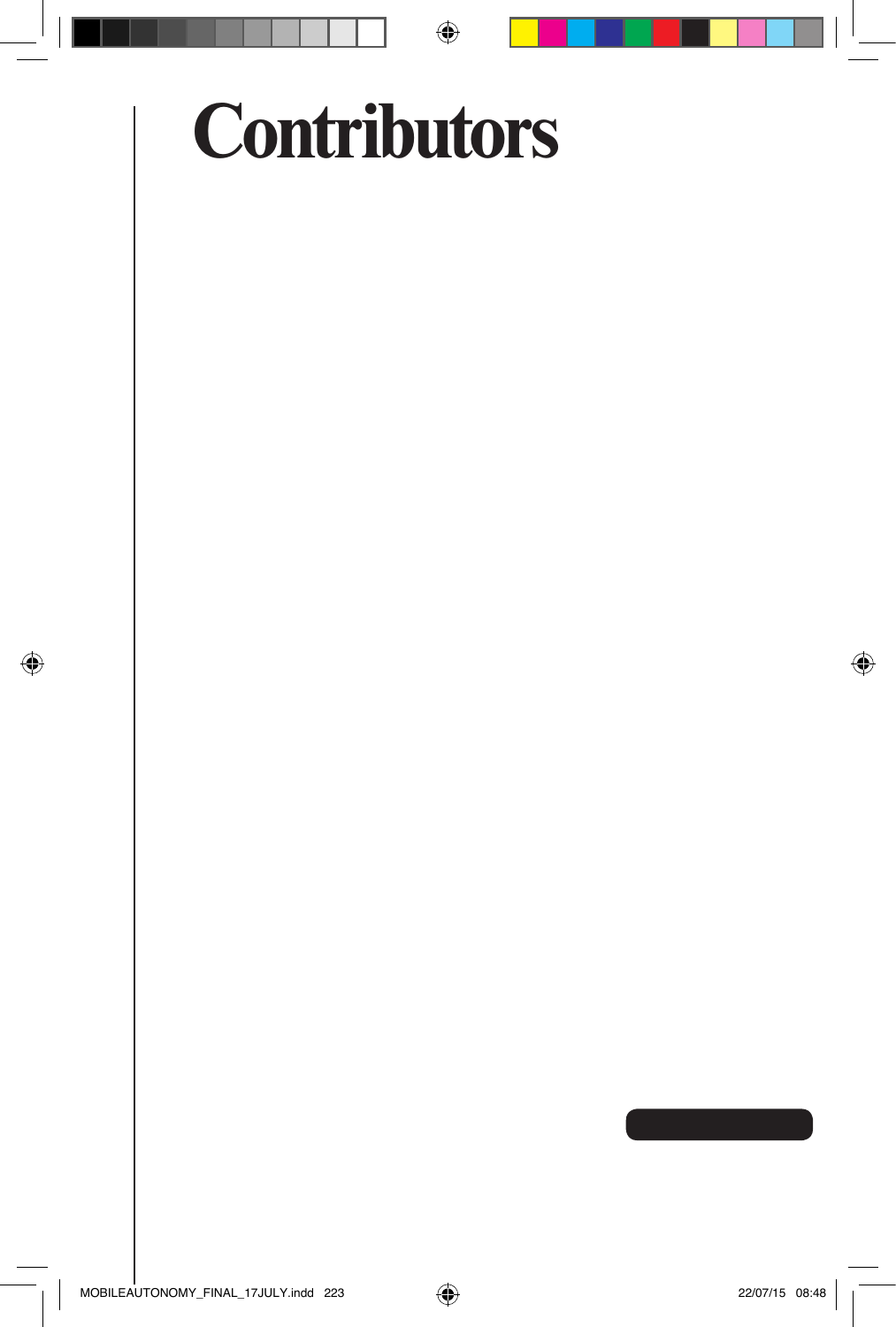**A Dog Republic** was initiated in 2011 by artists Jean-Baptiste Decavèle, Nico Dockx, and Helena Sidiropoulos, architect Yona Friedman and musician Krist Torfs. After many barking conversations in Paris and Antwerpen about the constitution of their republic they teamed up with a few other dogs for a few demonstrations at Ludlow 38 in New York (2012), De Vleeshal in Middelburg (2012), Esther Donatz Gallery in Munich (2013), MuZee in Oostende (2013), La Biennale di Venezia — 55th international art exhibition (2013) and Galerie mfc-michèle didier in Paris (2014)… to talk peace! Together with graphic designer Thomas Mayfried these dogs continue to work on a series of artists' books in progress. This coming summer the triennial Beaufort beyond Borders will collaborate with A Dog Republic on developing their 7th demonstration as a sort of 'Musée Promenade' along the entire Belgian coastline of 67km, building a series of prototypes (Iconostase, Gribouilli,…) based on and improvising with Yona Friedman's radical ideas of mobile architecture and autoplanification, hereby installing and realizing the potentiality of a 'Museum

◈

Biennial' that could go beyond the exhibition format of the triennial and develop a *fairy* program of events, film screenings, performances, landscape drawings, workshops, et cetera, involving many other artists, friends and dogs on this spatial voyage.

**Nico Dockx** (1974) works as a visual artist, curator, publisher and researcher with a fundamental interest in archives. His interventions, publications, texts, soundscapes, images, installations, performances and conversations — which are usually the result of collaboration with other artists — embody the relationship between perception and memory, which he interprets differently each time. He graduated from the HISK Antwerp in 2001. His work has won him a DAAD grant (2005), and various prizes: the Grootste Belg (2005), the CERA award (2005), the Ars Viva prize (2007), and the Prix Jeune Peinture Belge - the Emile & Stephy Langui prize (2009, together with Helena Sidiropoulos). Since 1998, he has exhibited his work at home and abroad and has published more than forty artist's publications with his independent imprint

Mobile Autonomy

⊕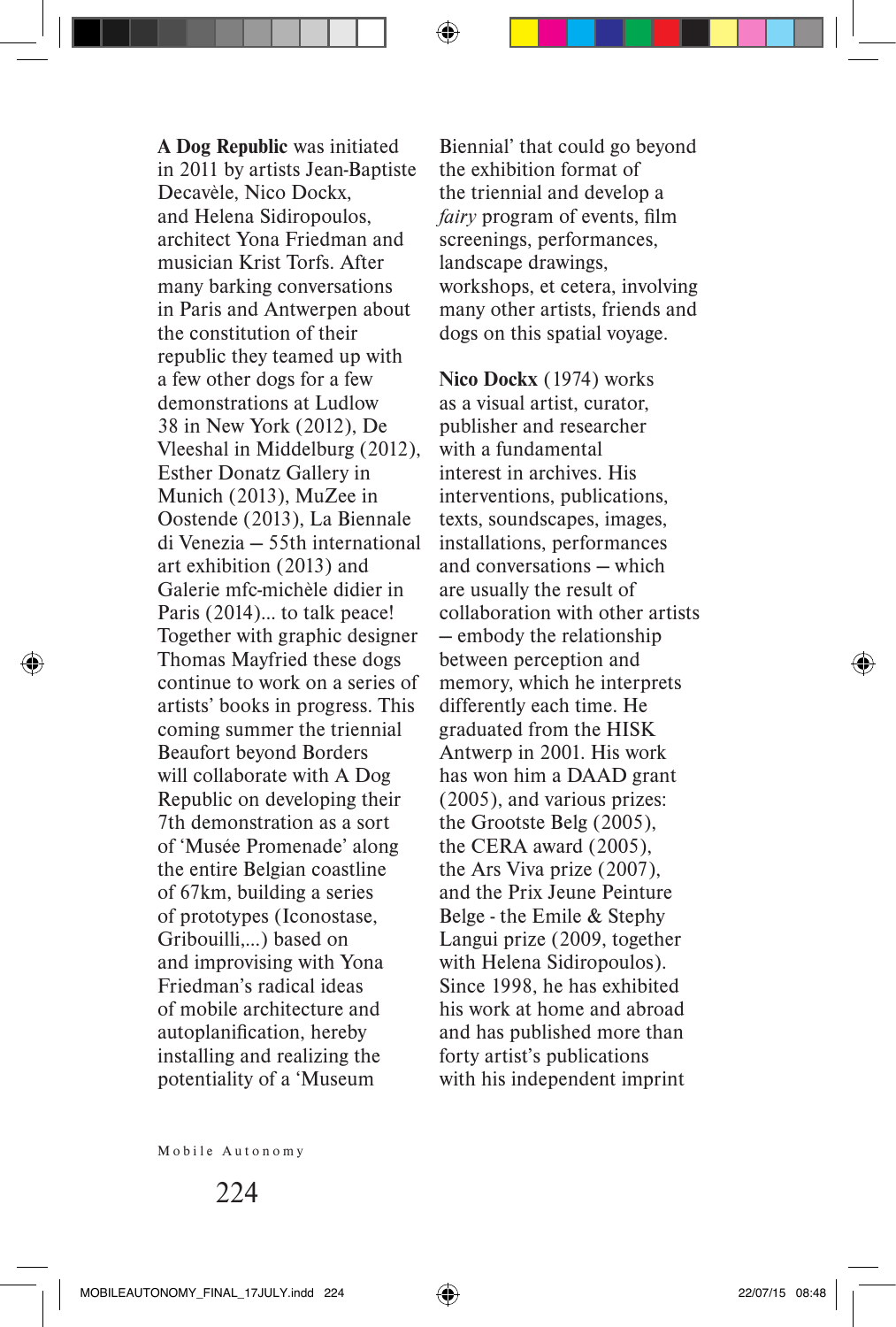Curious. He is co-founder of interdisciplinary projects such as Building Transmissions (2001–2013), Interfaculty (2007), and Extra Academy (2010, together with Steve van den Bosch). He is represented by LIGHTMACHINE agency. Together with Louwrien Wijers, Egon Hanfstingl and many other collaborators he has been working on his PhD project 'The New Conversations' at the Royal Academy of Fine Arts Antwerp. He obtained his PhD in early 2014 in a presentation/ performance at CAC Brétigny upon invitation of Pierre Bal Blanc.

**Jef Geys** (1934) lives and works in Balen, Belgium. www.jefgeysweblog. wordpress.com/

**Pascal Gielen** (1970) is director of the research center Arts in Society at the Groningen University where he is professor for sociology of art and cultural politics. Gielen is also editor-in-chief of the book series 'Arts in Society' and has written several books on contemporary art, cultural heritage and cultural politics. Recent books are*: Being an Artist in Post-Fordist Times* (Rotterdam: NAi, 2009), *The Murmuring of the Artistic* 

*Multitude. Global Art, Politics and Post-Fordism* (Amsterdam; Valiz 2009, 2010 and 2015). *Community Art. The Politics of Trespassing* (Amsterdam: Valiz, 2011); *Teaching Art in the Neoliberal Realm. Realism versus Cynicism* (Amsterdam: Valiz, 2013); *Creativity and other Fundamentalisms* (Amsterdam: Mondriaan Fund, 2013), *Institutional Attitudes: Instituting Art in a Flat World* (Amsterdam: Valiz, 2013), *The Ethics of Art* (Amsterdam: Valiz, 2014), *Aesthetic Justice* (Amsterdam: Valiz, 2015), *No Culture, No Europe. On the Foundation of Politics* (Amsterdam: Valiz, 2015). His books have been translated into English, Korean, Russian, Spanish and Turkish. His research focuses on cultural politics and the institutional contexts of the arts.

**Erik Hagoort** (1962) uses encounter as both subject matter *and* form in his art practice. His work consists of conditioned improvisations as tools for deeper thinking about our basic assumptions of what an encounter is and how it works in art. Hagoort's work emerged from his interest in ethical motifs in social art practices. This interest grew from social work and

Contributors

⊕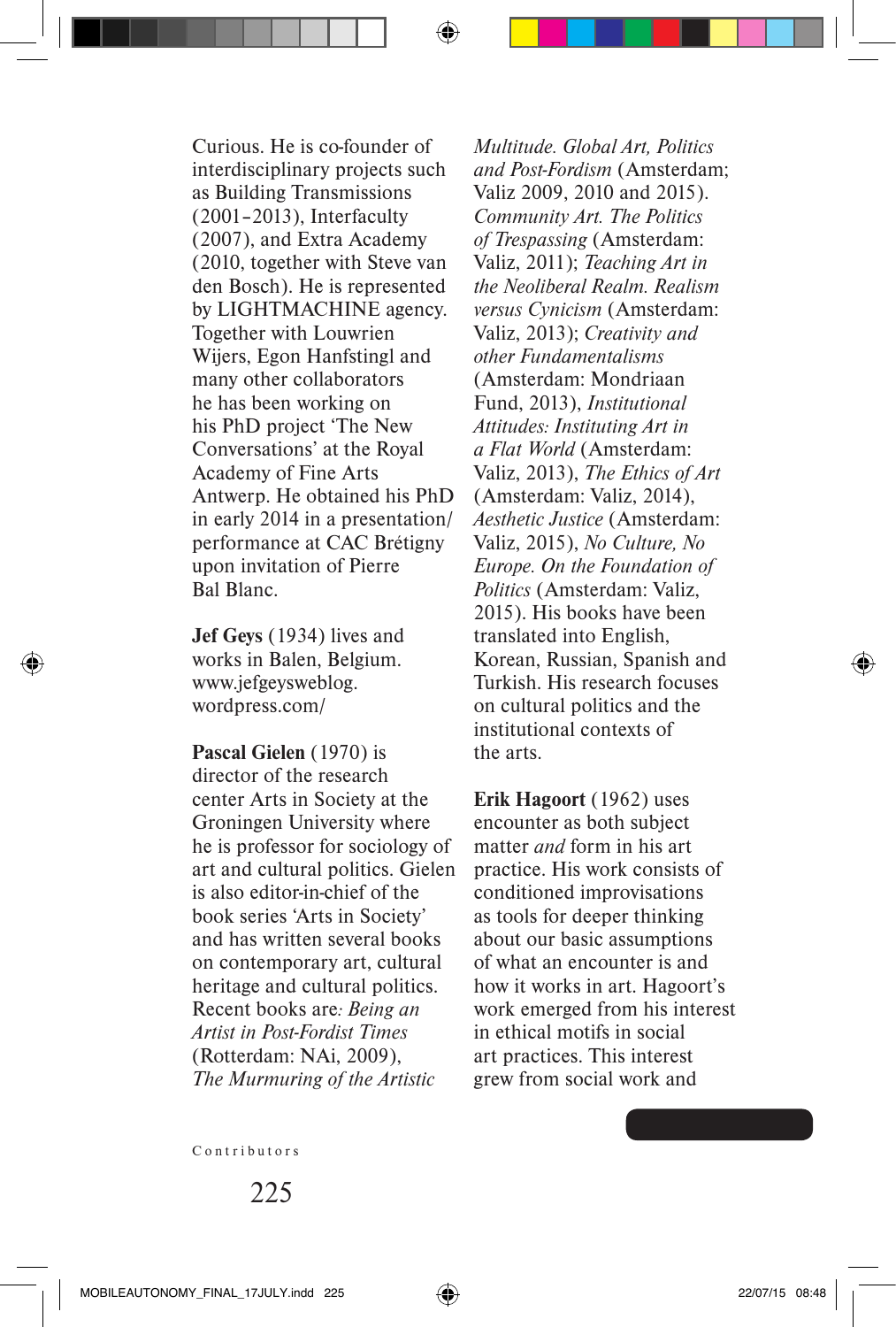philosophy of ethics, as part of his study theology at the University of Amsterdam (graduation 1989) and developed through a practice of writing, participating, curating, and initiating art practices of encounter. Since 2006, Hagoort teaches at the Master Fine Art course of the St. Joost Academy of Art and Design in Den Bosch/ Breda, the Netherlands. He is now working on PhD research in the arts, entitled 'Resuming Encounters. Sensibility for Asymmetry' at the Royal Academy of Fine Arts of Antwerp and the University Antwerp, Belgium. Erik Hagoort lives with his husband Albert van Westing in Amsterdam, the Netherlands. www.erikhagoort.nl

**Thomas Hirschhorn** (1957) was born in Bern (Switzerland). He studied at the Schule für Gestaltung, Zürich from 1978 to 1983 and moved to Paris in 1983, where he has been living since. His work has been shown in numerous museums, galleries and exhibitions, including the Venice Biennale (1999), Documenta11 (2002),  $27<sup>th</sup>$ Sao Paolo Biennale (2006), the 55th Carnegie International, Pittsburgh (2008), the Swiss Pavillion at the 54th Venice

Biennale (2011 and 2015), La Triennale at Palais de Tokyo, Paris (2012), the 9th Shanghai Biennale (2012), Gladstone Gallery New York (2012), Manifesta 10 in Saint-Petersburg (2014). In 2013, Thomas Hirschhorn presented the 'Gramsci Monument' in the Bronx, New York.'Flamme éternelle', his most recent 'Presence and Production' project, took place at Palais de Tokyo, Paris from April 24 to June 23, 2014. A selection of his writings was published by MIT Press (October Books): *Critical Laboratory: The Writings of Thomas Hirschhorn*. In 2015, the book *Gramsci Monument* was published by Dia and Koenig Books. With each exhibition — in museums, galleries, alternative spaces — as well as with specific works in public space, Thomas Hirschhorn asserts his commitment to a non-exclusive public. Thomas Hirschhorn has received various awards and prizes, including : Preis für Junge Schweizer Kunst (1999), Prix Marcel Duchamp (2000), Rolandpreis für Kunst im öffentlichen Raum (2003), Joseph Beuys-Preis (2004) and the Kurt Schwitters-Preis (2011).

**Kirsten Leenaars**' practice is a hybrid of social practice,

Mobile Autonomy

◈

♠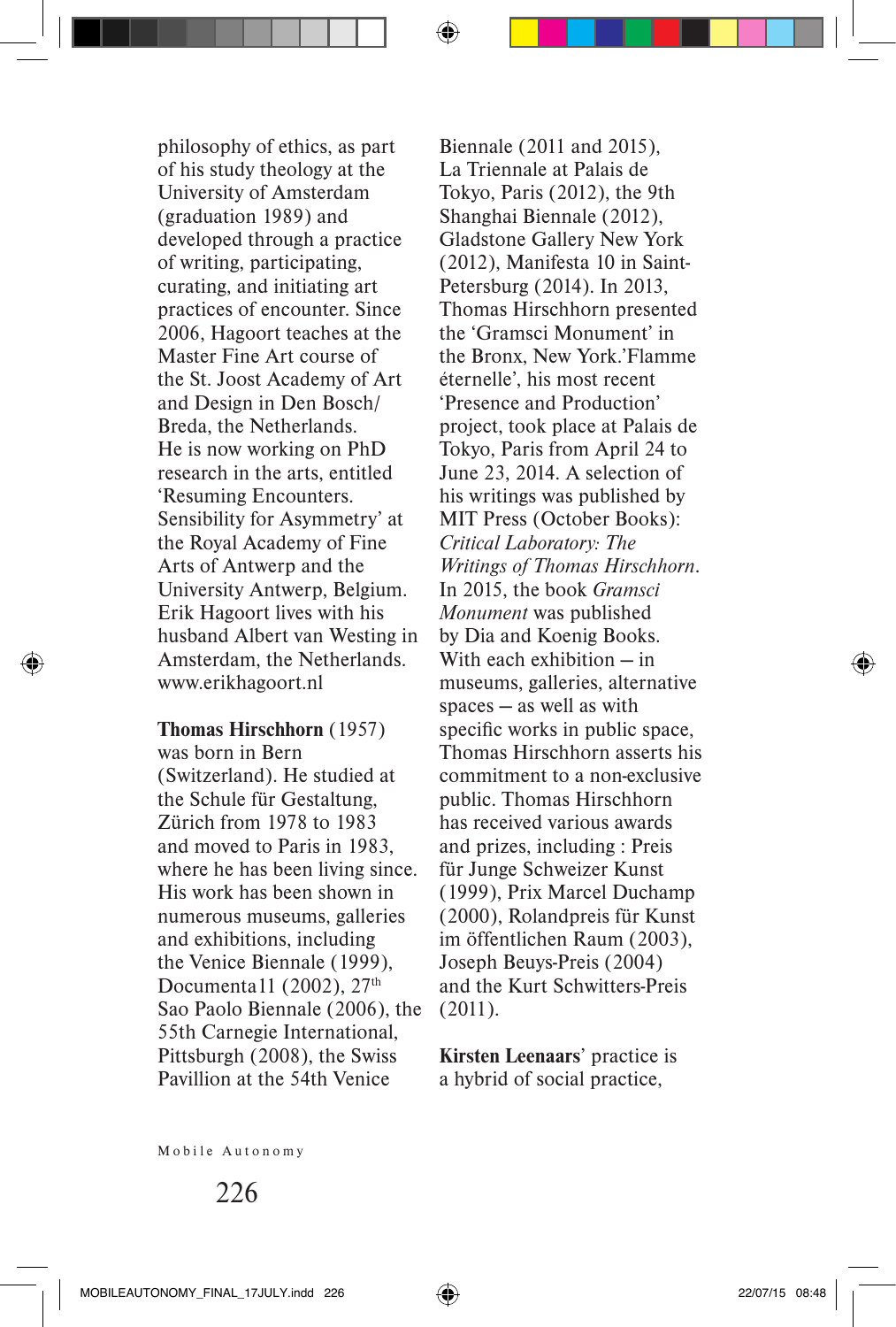video and photo based work, engaging specific people and communities. Her work oscillates between fiction and documentation, reinterprets personal stories and reimagines everyday realities through staging, improvisation and play**.** Leenaars works as Assistant Professor at the Contemporary Practices department at the School of the Art Institute of Chicago. www.kirstenleenaars.nl

**Isabell Lorey** is a political theorist at the European Institute for Progressive Cultural Policies (eipcp), based in Berlin, and an editor of transversal texts. She teaches political theory, feminist and postcolonial theory as a professor at several European Universities, currently at Zentrum Gender Studies, University of Basel. Her most recent book is *State of Insecurity. Government of the Precarious*, with a preface by Judith Butler, London/New York: Verso 2015. www.transversal.at/bio/lorey

**Oda Projesi** is an artist collective based in Istanbul; its founding members are Özge Açıkkol, Güneş Savaş and Seçil Yersel, who turned their collaboration into a project in 2000. From January

2000, their space in Galata functioned as a non-profit independent space, hosting projects, gatherings and acts up until march 16, 2005, when Oda Projesi was evicted from these premises due to the process of gentrification. Since then, Oda Projesi has a mobile status and is no longer based in a specific space; they continue to raise questions about space and place, creating relationship models by using different media such as radio stations, books, postcards, newspapers or by giving form to different meeting points; depending on and respecting the creativity of Istanbul and its citizens. Since 2014, Oda Projesi is run only by Güneş and Özge. www.odaprojesi.blogspot.nl/

**Louise Osieka** (1990) holds an MA in Art History (2013, Catholic University Leuven) and is currently working as an assistant curator for the contemporary art collection of the National Bank of Belgium. Osieka won Art Brussels' curatorial competition for emerging curators (2014) and took part in Manifesta 9 (Genk), STUK (Leuven), De Unie (Hasselt/Genk), Europalia (Brussels) and Het Paviljoen (Ghent). In addition she is doing research on the oeuvre of contemporary

Contributors

227

⊕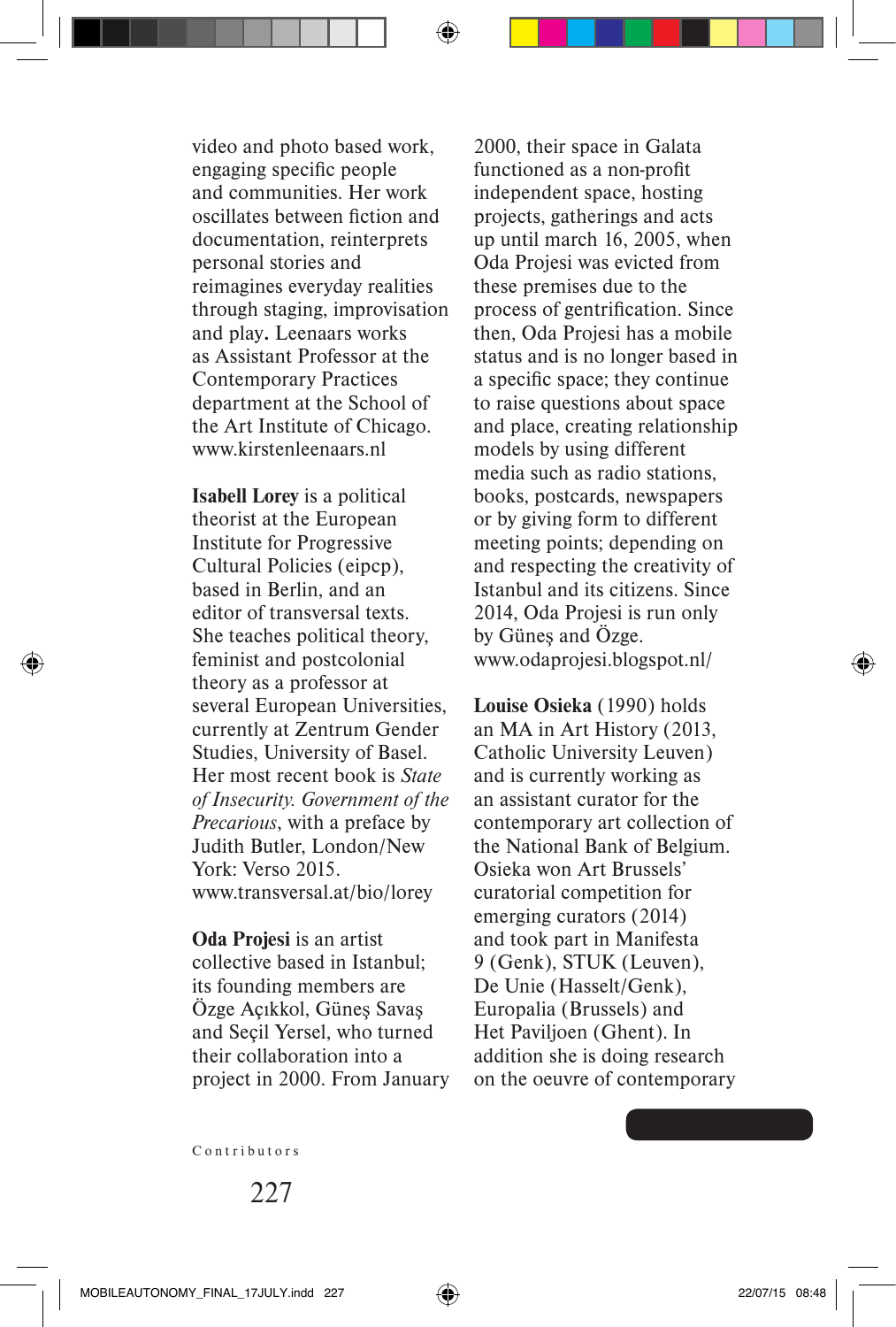artist Jef Geys which had lead to a publication and lecture about the importance of Geys' profession as a teacher.

**Jason Pallas** is an artist, archivist, curator, and educator primarily concerned with projects at the intersection of the personal, the popular, and the political. He organizes shows as curator for the City Colleges of Chicago under the name Pedestrian Project. His other projects include the Teen Creative Agency at MCA Chicago and the Institute for Encyclopedic Amalgamation. He earned a MFA from the University of Chicago and BA degrees from Rice University. www.jthomaspallas.com

**Caroline Picard** (1980) is an artist, writer and curator who explores how the human relates to its environment, and what possibilities might emerge from upturning an anthropocentric world view. Picard's projects manifest in a variety of cross-disciplinary mediums including curation, critical essays, painting, administrative practices, works of fiction, and comics. In 2005, she founded The Green Lantern Press and released over 30 slow-media titles. Together with Devin King, she leads Sector 2337,

◈

an experimental art venue in Logan Square, Chicago. www.cocopicard.com

## The **Raqs Media Collective**

enjoys playing multiple roles. often appearing as artists, occasionally as curators, sometimes as philosophical agent provocateurs. They make contemporary art, have made films, curated exhibitions, edited books, staged events, collaborated with architects, computer programmers, writers and theatre directors and have founded processes that have left their deep impact on contemporary culture in India. Raqs (pronounce as 'rux') follows its selfdeclared imperative of 'kinetic contemplation' to produce a trajectory that is restless in terms of the forms and methods that it deploys even as it achieves a consistency of speculative procedures.

The Raqs Media Collective was founded in 1992 by Jeebesh Bagchi, Monica Narula and Shuddhabrata Sengupta. Raqs remains closely involved with the Sarai program at the Centre for the Study of Developing Societies (www.sarai.net), an initiative they co-founded in 2000. www.raqsmediacollective.net

**Kuba Szreder** is a graduate of Sociology at Jagiellonian

Mobile Autonomy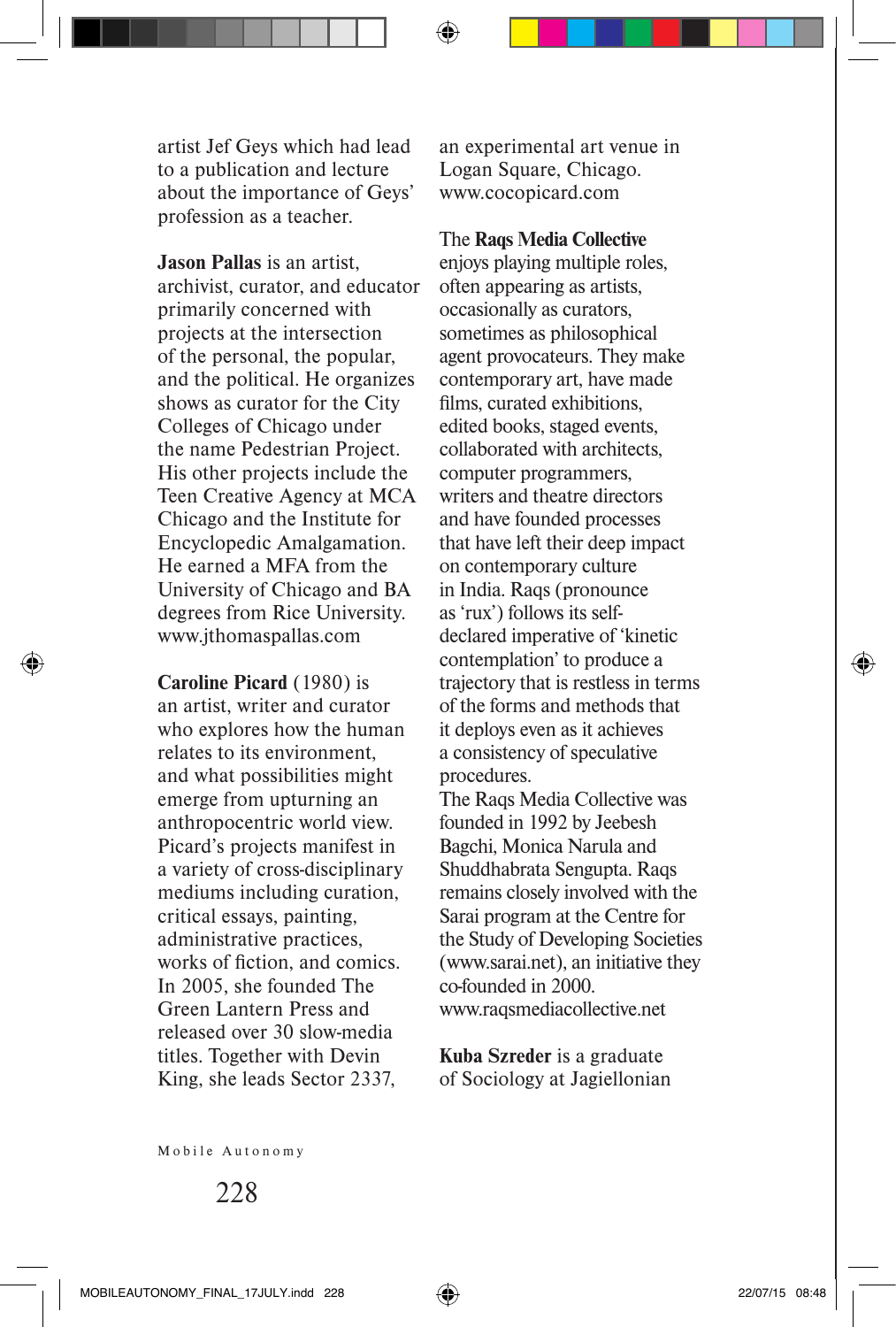University (Krakow, Poland). He works as an independent curator and his interdisciplinary projects combine artistic practices with a critical study of society. In 2009 he initiated Free / Slow University of Warsaw, together with the Bęc Zmiana Foundation. In his theoretical research, he reflects upon the apparatuses of contemporary artistic production and their socio-economic context. In November 2014, he submitted his practice-based PhD at Loughborough University School of the Arts, in which he scrutinizes the economic and governmental aspects of project-making and their impact on an 'independent' curatorial practice. www.kurator.org/people/kubaszreder/

**Jonas Tinius** is completing a PhD in Social Anthropology at King's College, University of Cambridge and is fellow at the theatre collection, Institute for Media Culture and Theatre at the University of Cologne. He has done ethnographic fieldwork with public theatre institutions in the postindustrial Ruhr valley and the free performing arts scene in Berlin, documenting artistic labour processes and exploring the ethico-political

dynamics of art production. He is convenor of the *Cambridge Interdisciplinary Performance Network* at the *Centre for Research in the Arts, Social Sciences, and Humanities* at Cambridge, and founding curator of the *Anthropologies of Art [A/A] Network*. Now out: *Anthropology, Theatre, and Development: The Transformative Potential of Performance* (edited with Alex Flynn, Palgrave Macmillan, 2015). www.jonastinius.com

**Tricia Van Eck** founded 6108NORTH in Chicago, which empowers multidisciplinary artists to work together and with the public to nurture creativity, build community, and enhance Chicago's quality of life. Previously Van Eck worked 13 years as a curator at the Museum of Contemporary Art, Chicago, organizing exhibitions and programs, many of which experimented with public engagement. www.6018north.net

**Sara Weyns** (1979) has been working as a freelance publicist and curator since 2002. In 2005, she joined the team of the Middelheim Museum in Antwerp, an open-air museum for modern and contemporary

Contributors

 $229$